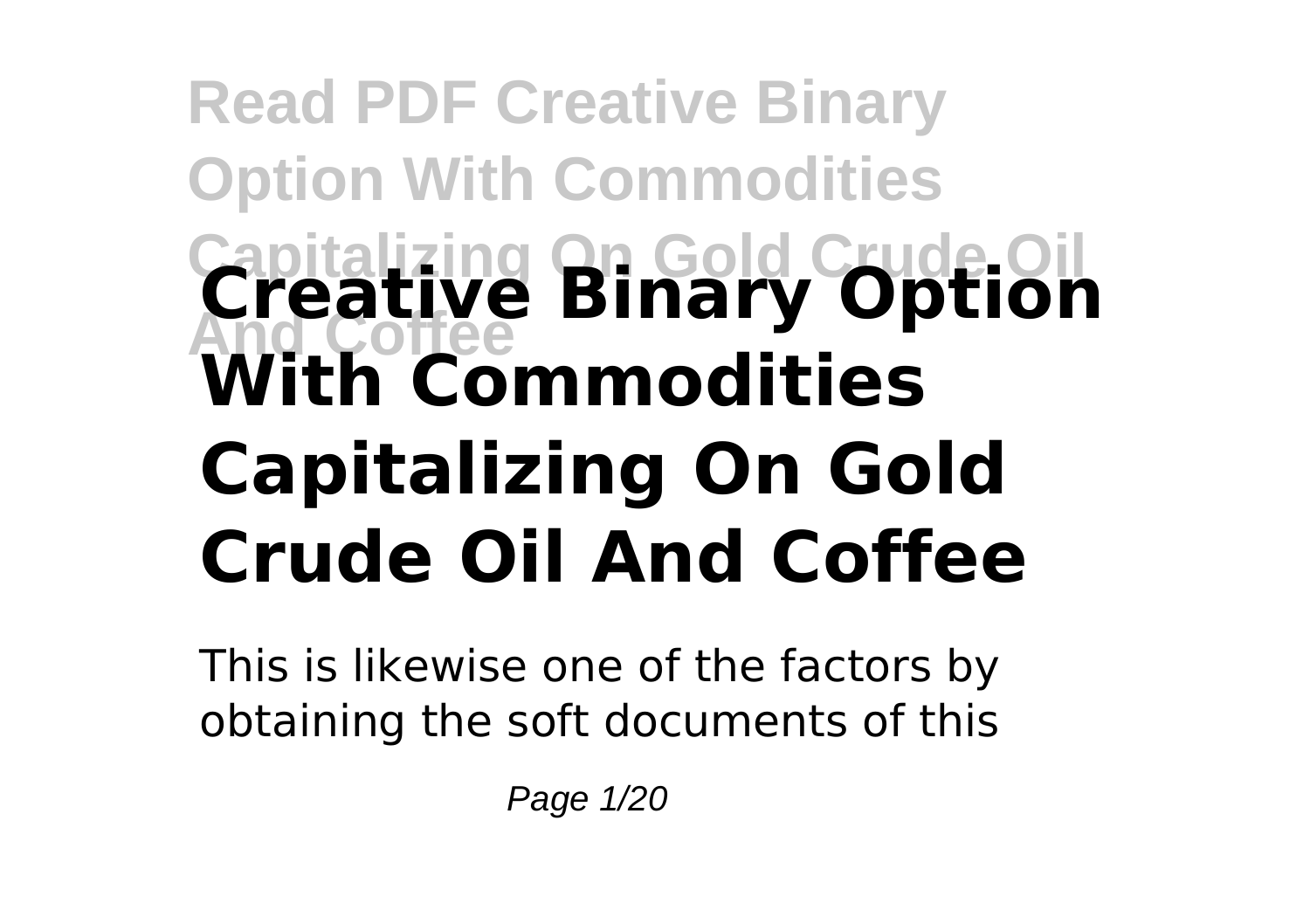**Read PDF Creative Binary Option With Commodities** Creative binary option with ude Oil **And Coffee commodities capitalizing on gold crude oil and coffee** by online. You might not require more time to spend to go to the ebook instigation as capably as search for them. In some cases, you likewise complete not discover the declaration creative binary option with commodities capitalizing on gold crude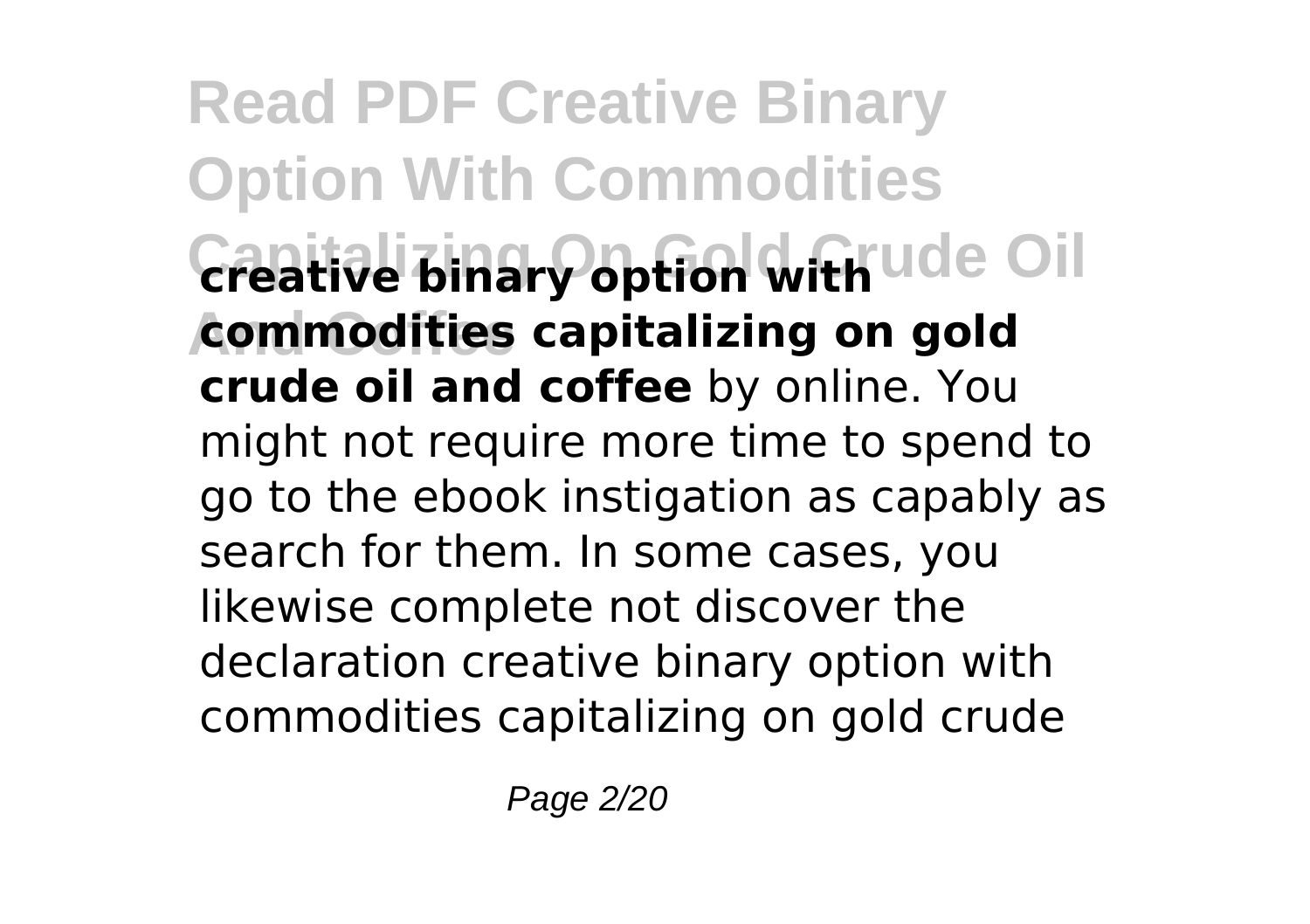**Read PDF Creative Binary Option With Commodities** oil and coffee that you are looking for. It **And Coffee** will definitely squander the time.

However below, considering you visit this web page, it will be in view of that entirely easy to acquire as capably as download guide creative binary option with commodities capitalizing on gold crude oil and coffee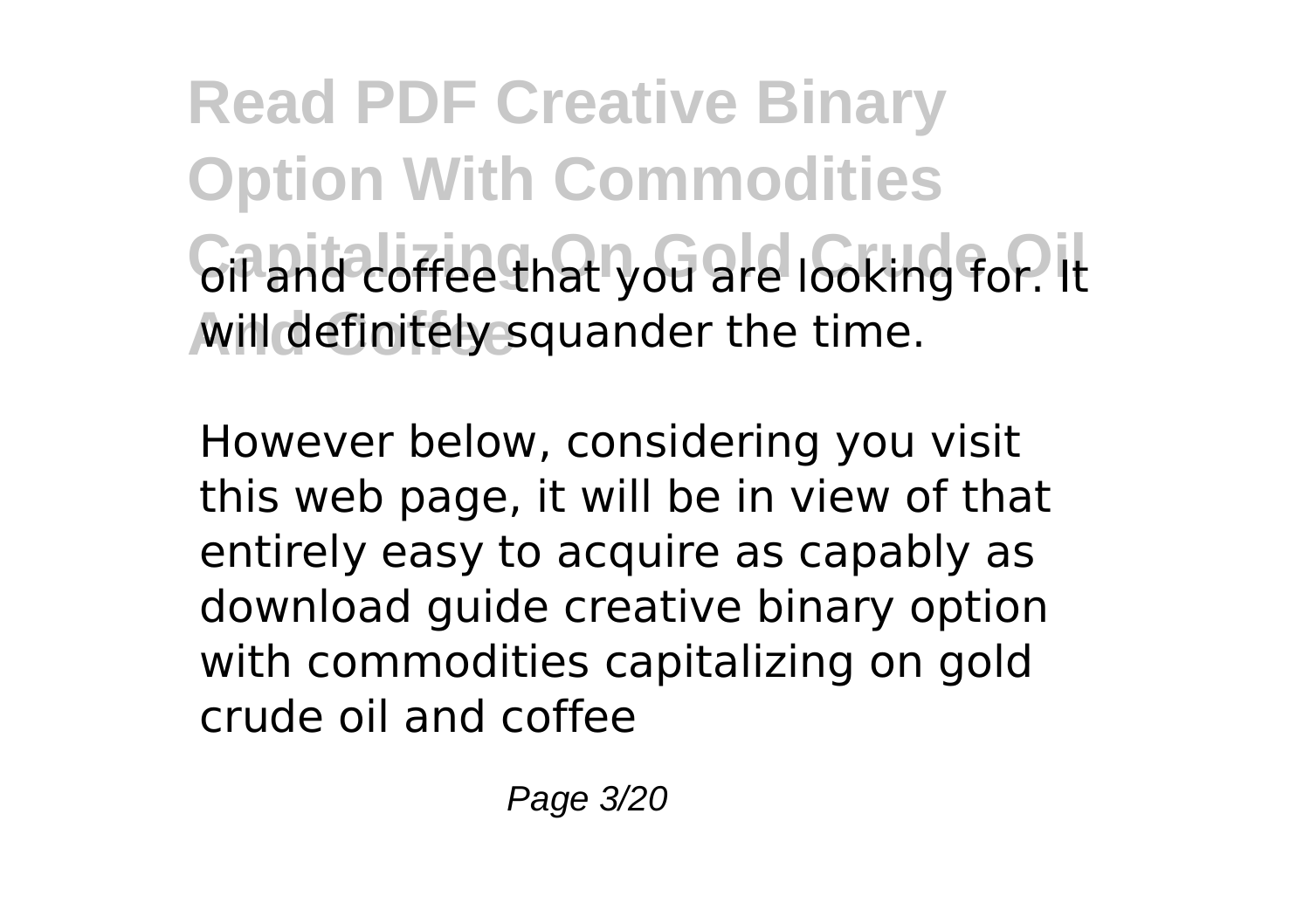## **Read PDF Creative Binary Option With Commodities Capitalizing On Gold Crude Oil**

**And Coffee** It will not assume many grow old as we notify before. You can reach it while work something else at house and even in your workplace. correspondingly easy! So, are you question? Just exercise just what we allow under as without difficulty as review **creative binary option with commodities capitalizing on gold**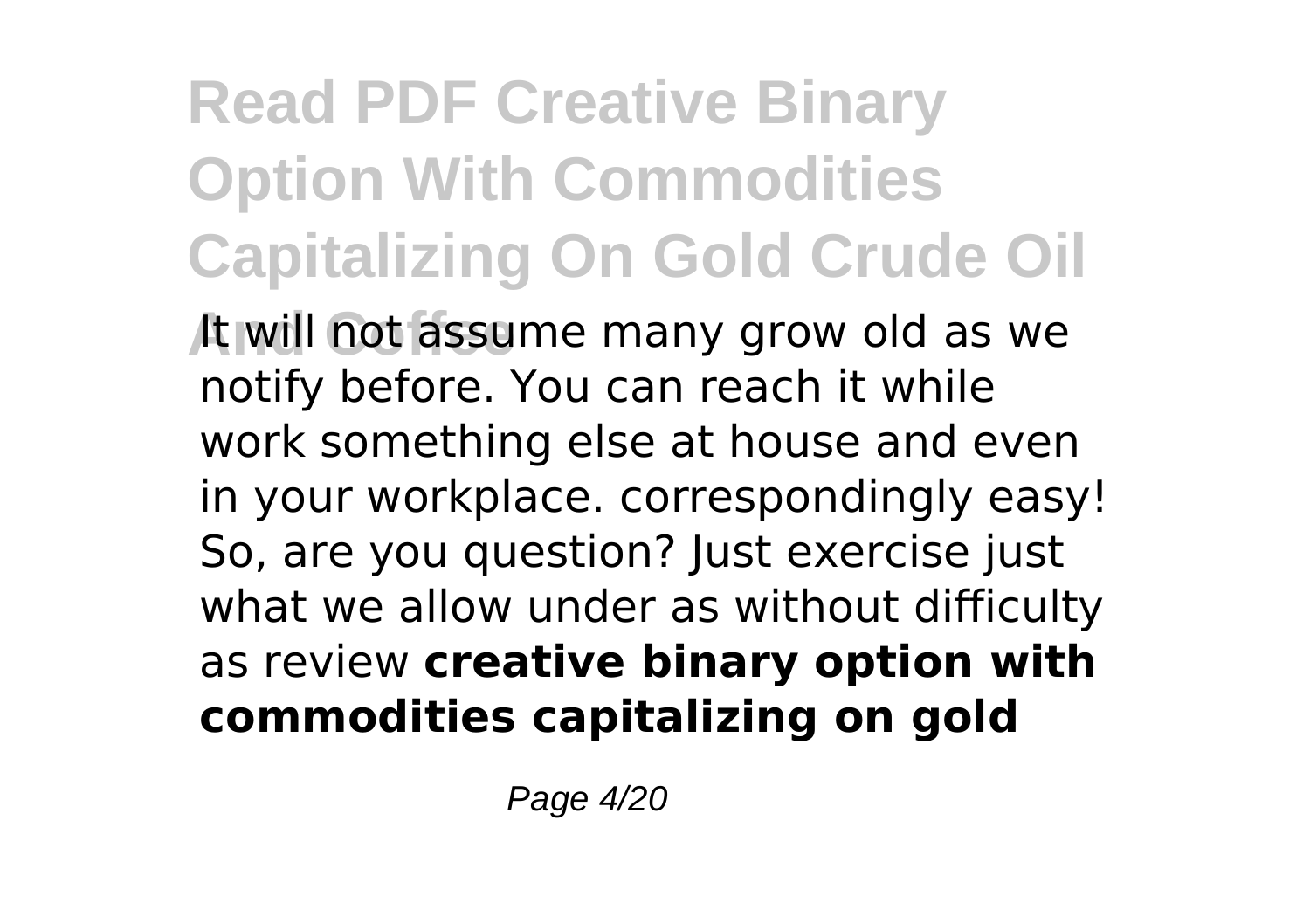**Read PDF Creative Binary Option With Commodities Crude oil and coffee** what you gone to *A***ead!** Coffee

The \$domain Public Library provides a variety of services available both in the Library and online, pdf book. ... There are also book-related puzzles and games to play.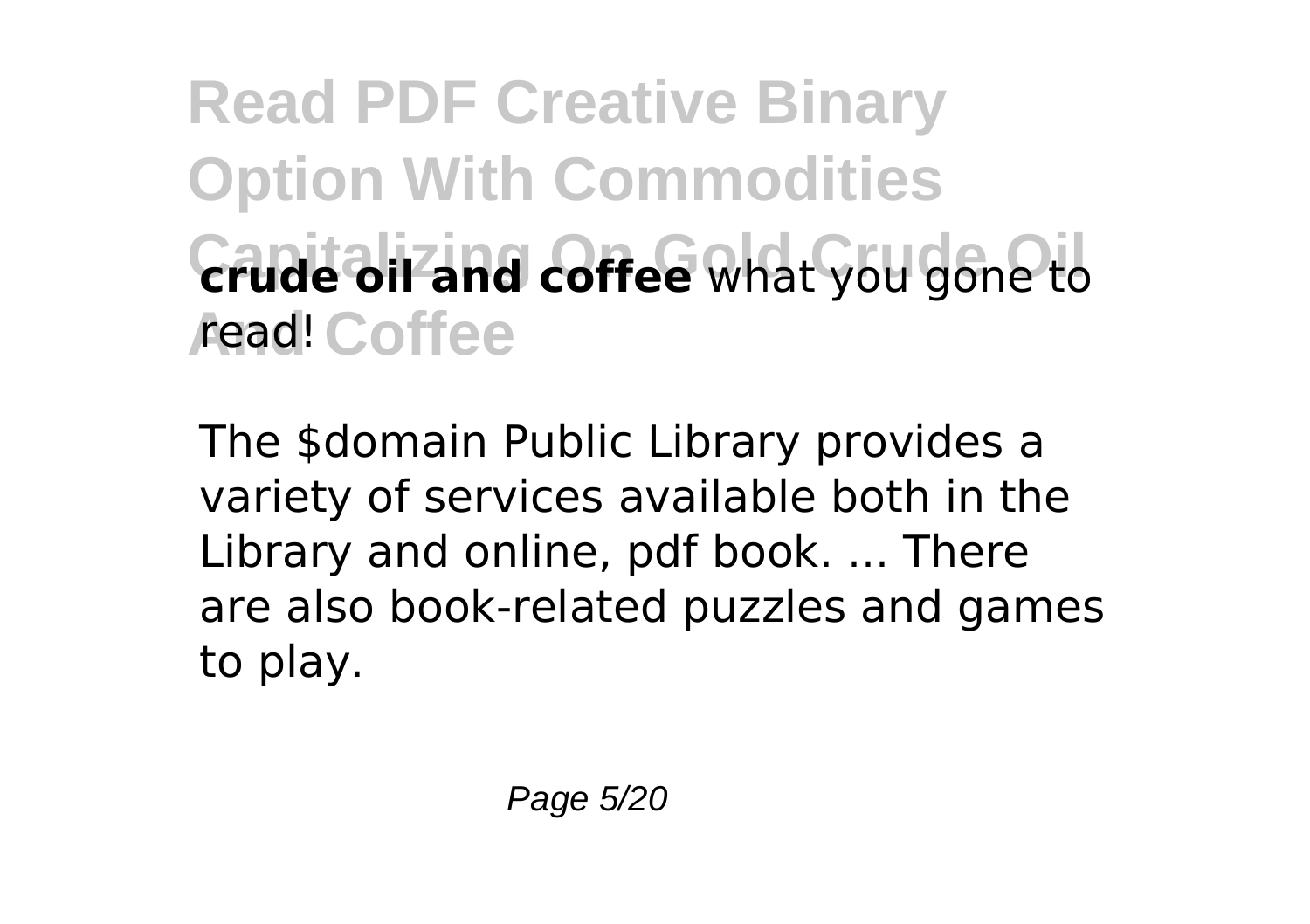## **Read PDF Creative Binary Option With Commodities** Creative Binary Option With Ide Oil **And Coffee Commodities**

Instead of synths being commodity gear made by large corporate ... because we'll be making creative noise machines. If you're the chiptunes type, you'll probably find something you like

...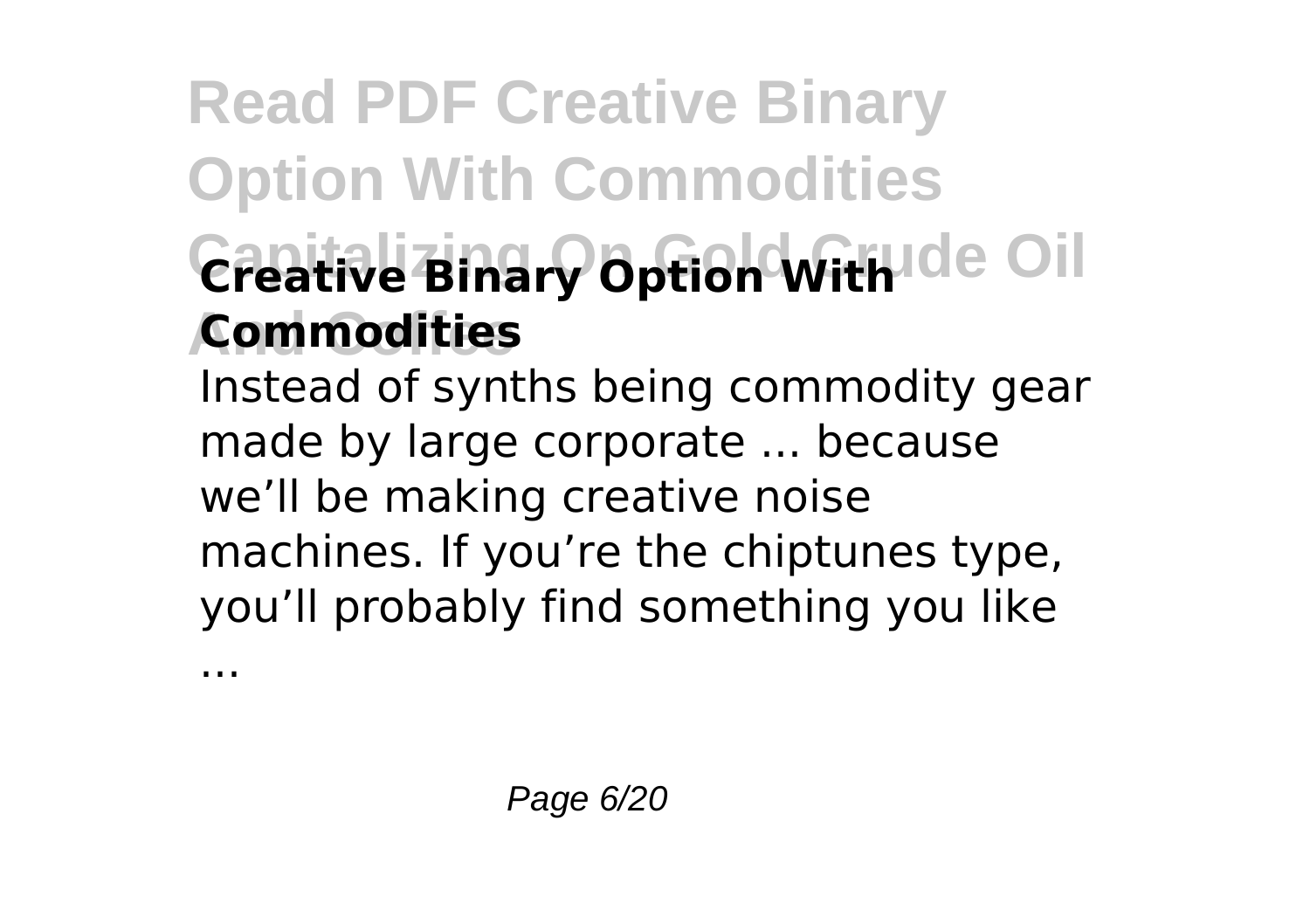### **Read PDF Creative Binary Option With Commodities Capitalizing On Gold Crude Oil Logic Noise: Sweet, Sweet Oscillator And Coffee Sounds** Want to change your pronouns at work? Worried about navigating a gendered

office space? Here's the best way to approach it ...

### **A guide to navigating your nonbinary identity at work**

Page 7/20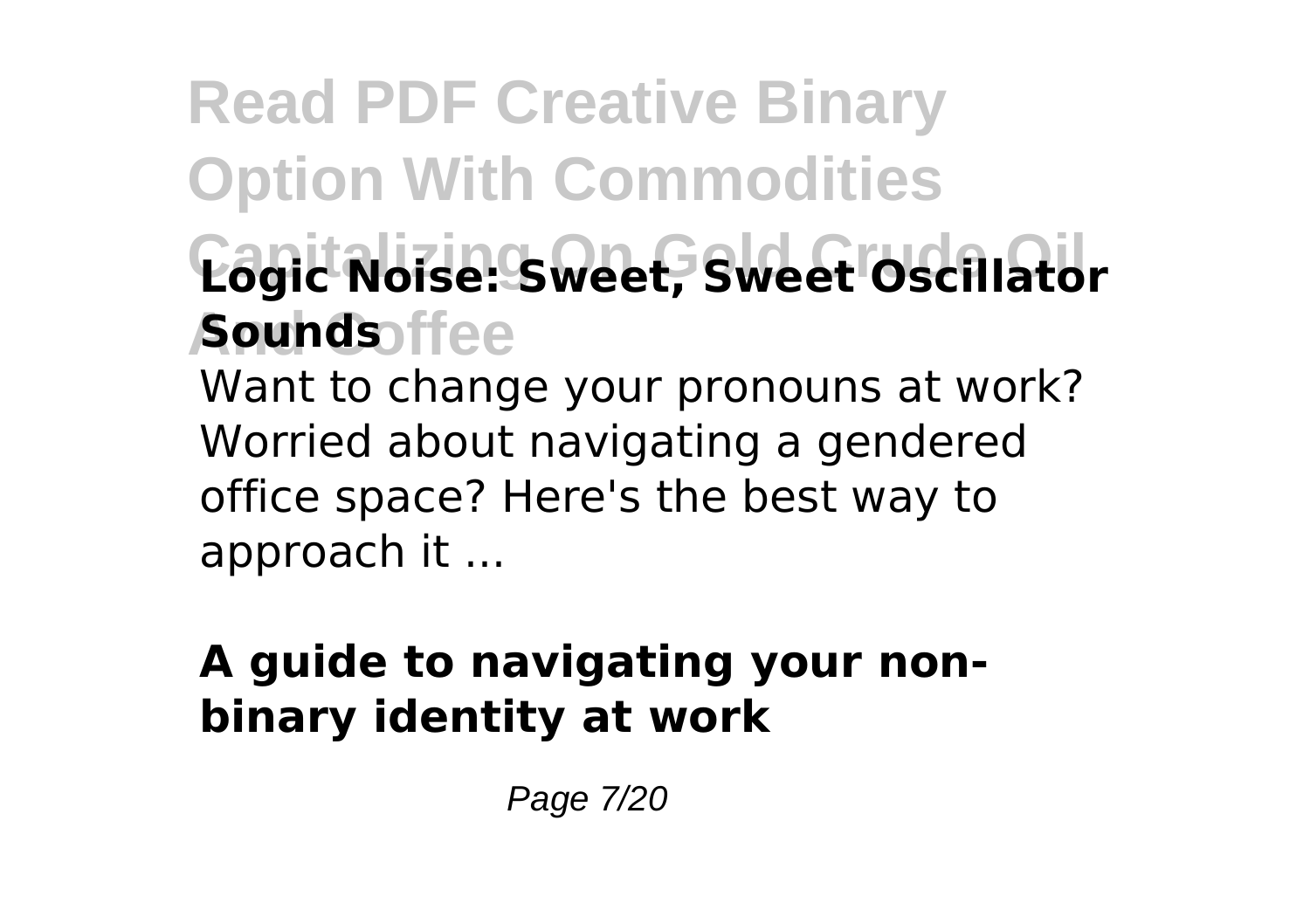**Read PDF Creative Binary Option With Commodities** He's also obscenely wealthy, aside Oil **And Coffee** evidenced by the fact that his bank account amount resembles the binary representation ... eBay's affiliate program as an option. With no "middlemen ...

### **Best Affiliate Marketing Programs : Top 10 Highest Paying for 2022**

Page 8/20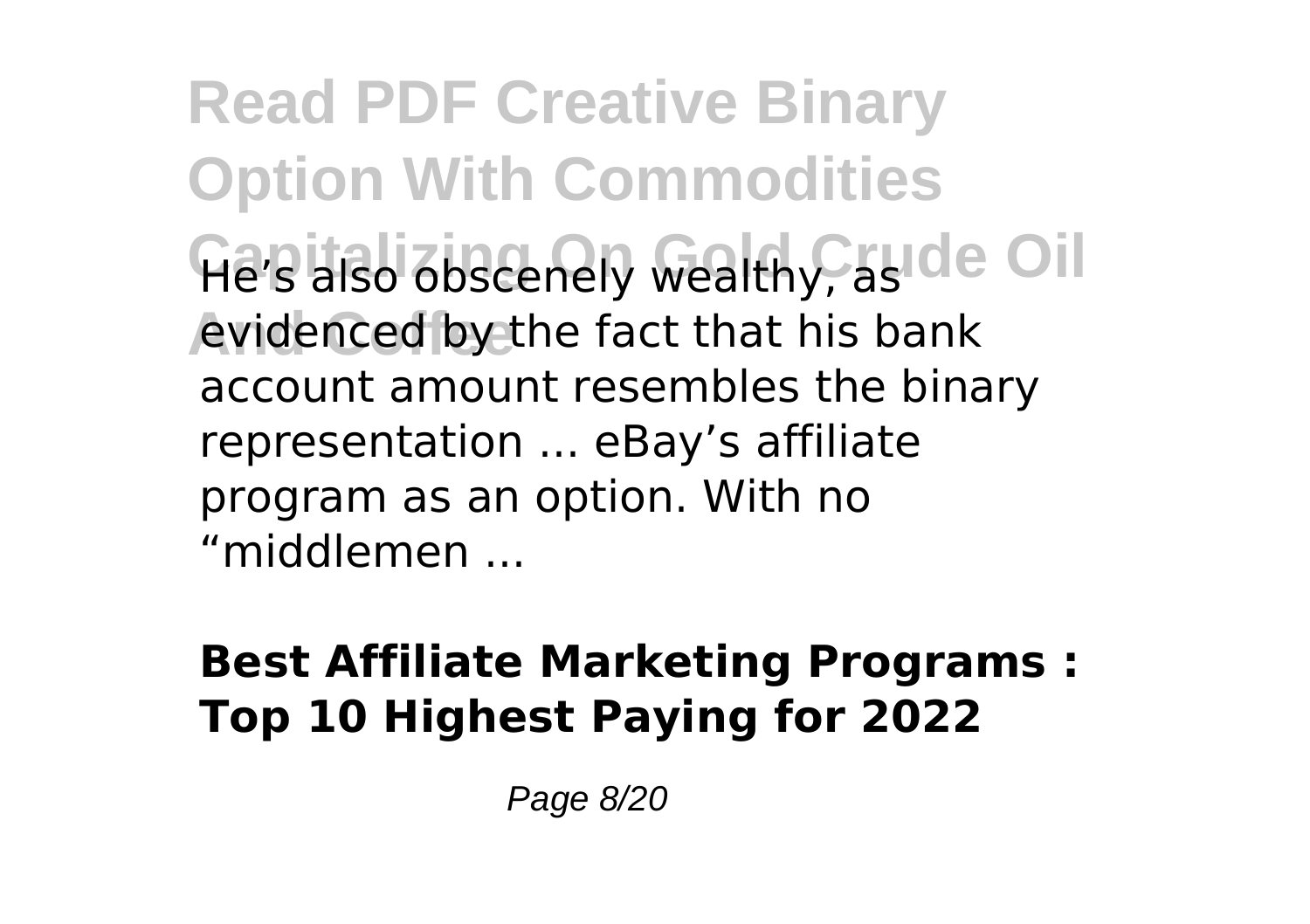**Read PDF Creative Binary Option With Commodities** Compliance is expensive, and rude Oil **And Coffee** deregulation will accelerate innovation as businesses find they can be nimbler and more creative ... a binary question as being inherently "hard-line" in a way that can be ...

#### **The case for no-deal Brexit** Humancare's capabilities include brand

Page 9/20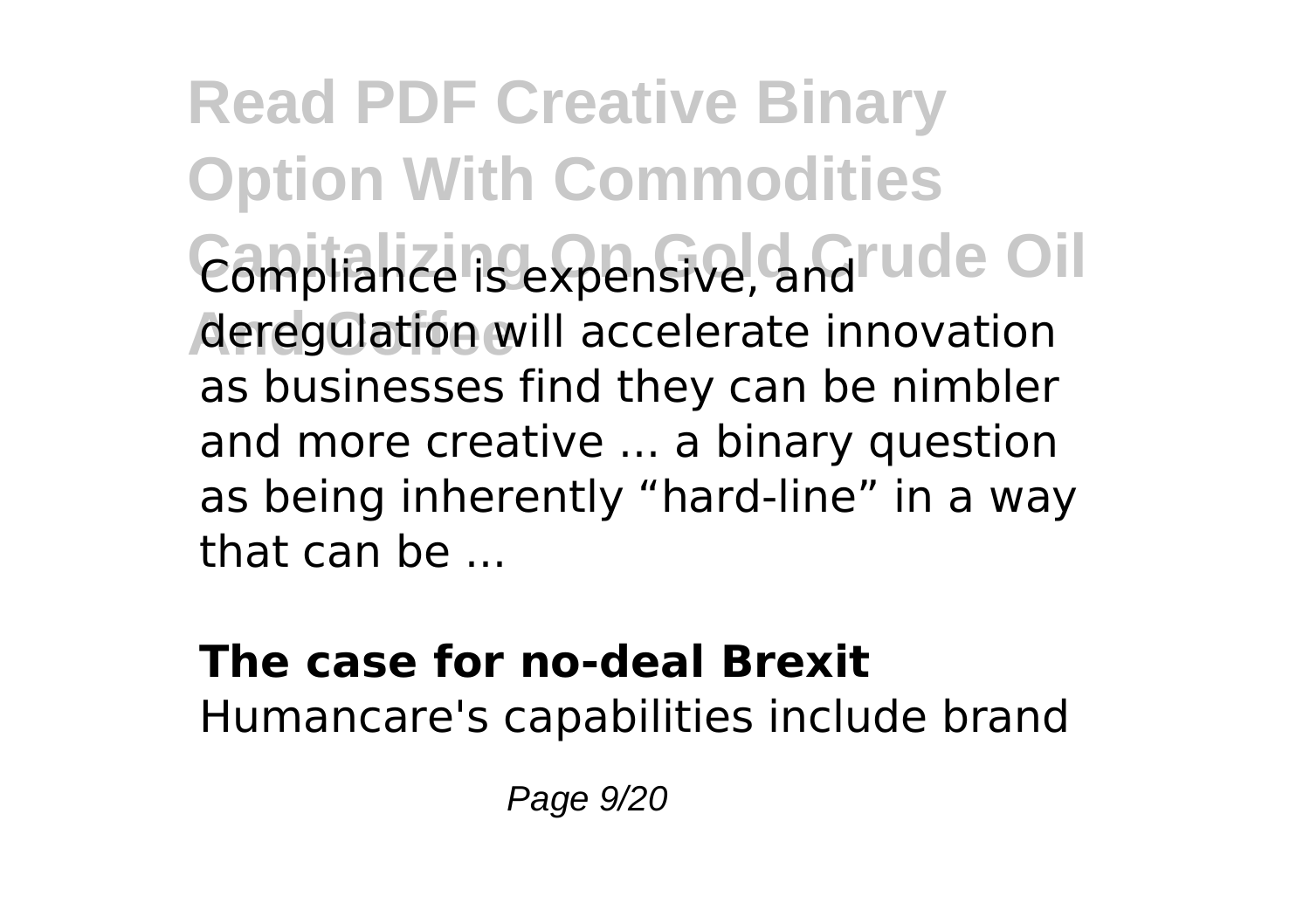**Read PDF Creative Binary Option With Commodities** strategy, creative, brand engagement<sup>11</sup> **And Coffee** and more, helping humans be better, live better and get better. The events of the last few years have compelled everyone ...

### **IPG Health Launches Humancare, New Full-Service Creative Agency** "Synergistic's exponential growth

Page 10/20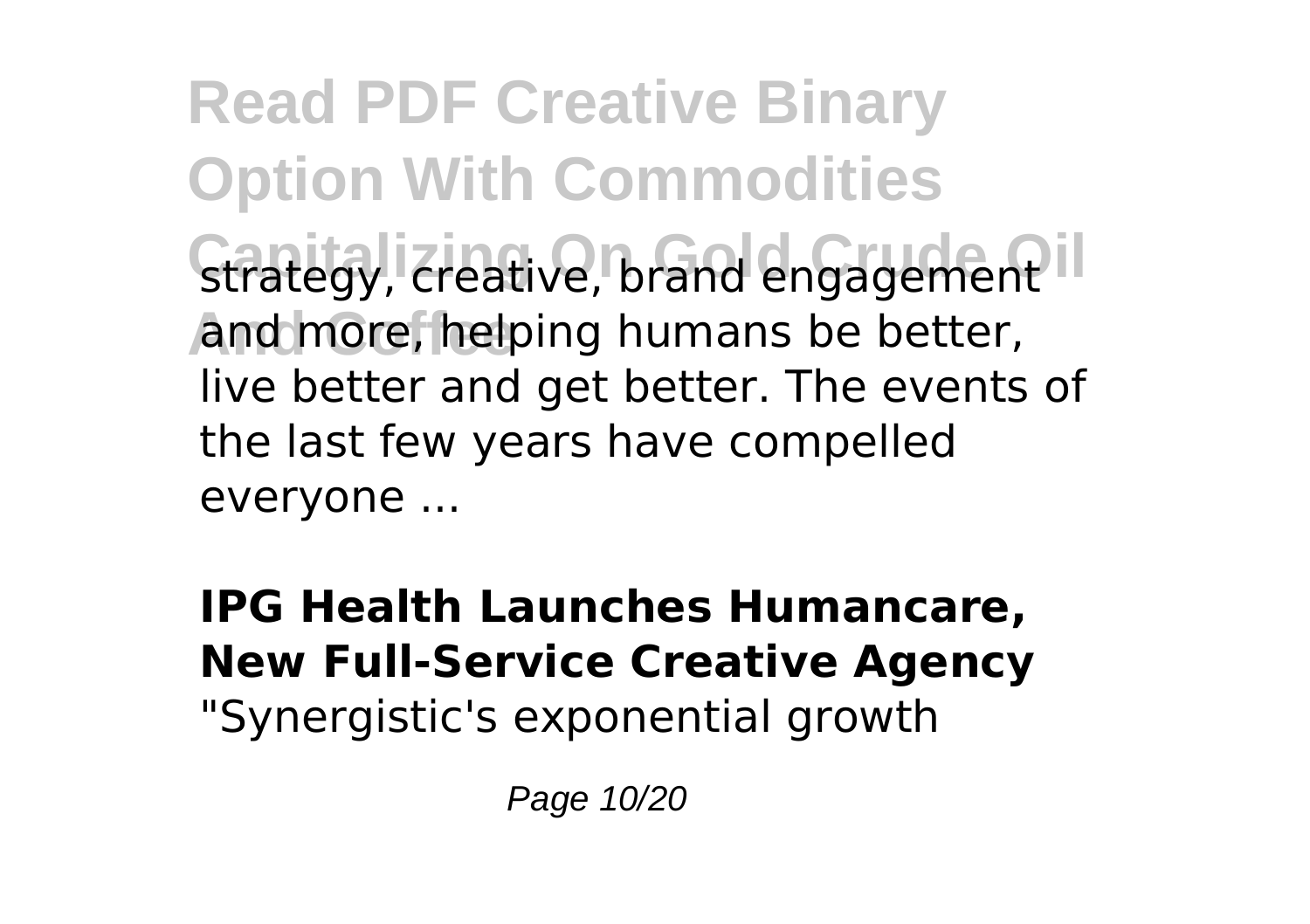**Read PDF Creative Binary Option With Commodities** showcases how we create value by Oil **And Coffee** providing the resources that work together in collaboration with our clients – versus just being an 'outsourced commodity.' ...

### **Synergistic Named Fast 55 Highest Rate of Growth Winner**

on Saturday in Accra said ongoing

Page 11/20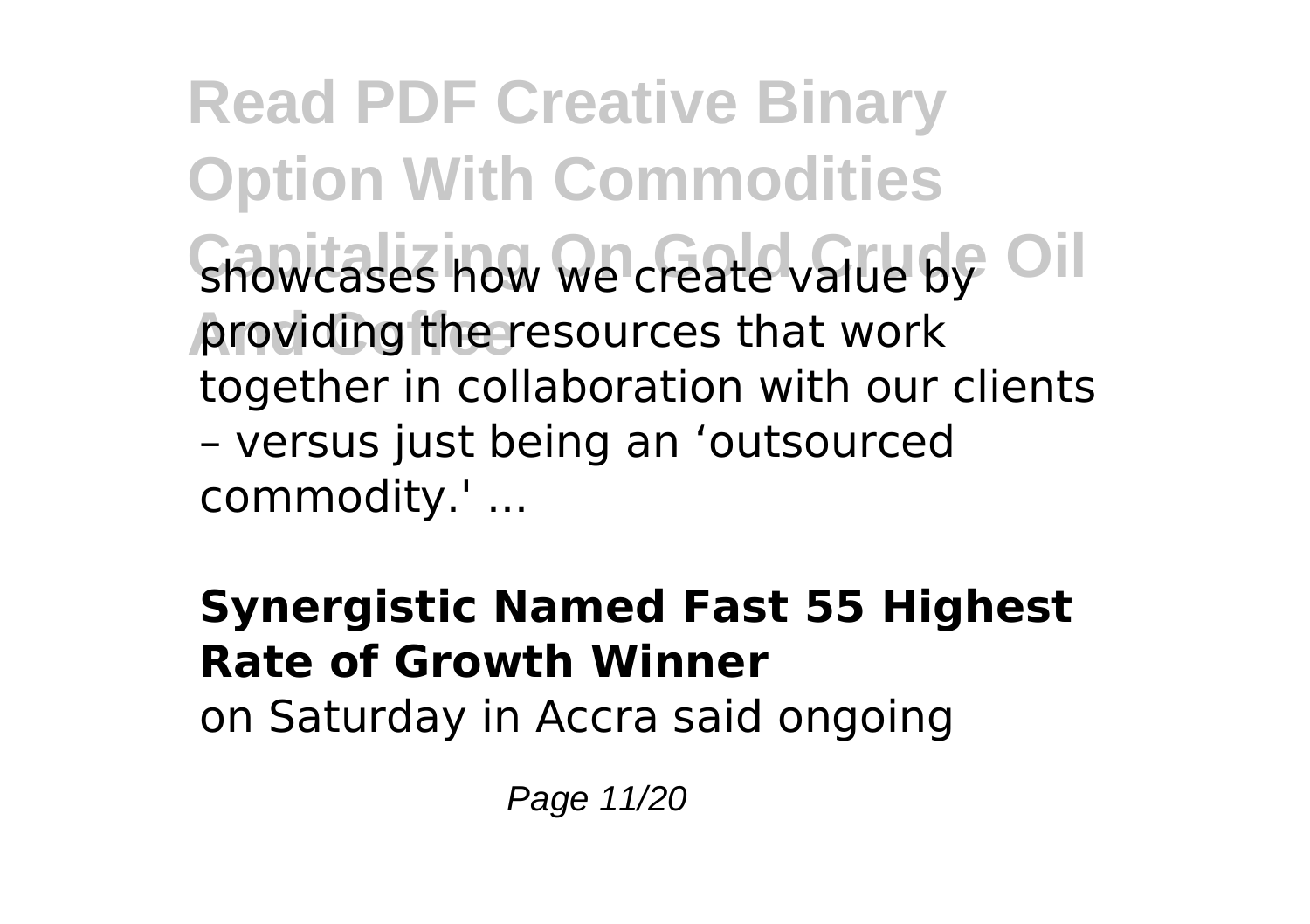**Read PDF Creative Binary Option With Commodities** invasion of Ukraine by Russia had led to **A** surge in the prices of many commodities ... option but to devise means of sustaining our economies by becoming more ...

### **Russia-Ukraine crisis fuelling surge in food prices – Buhari**

However, the message behind the

Page 12/20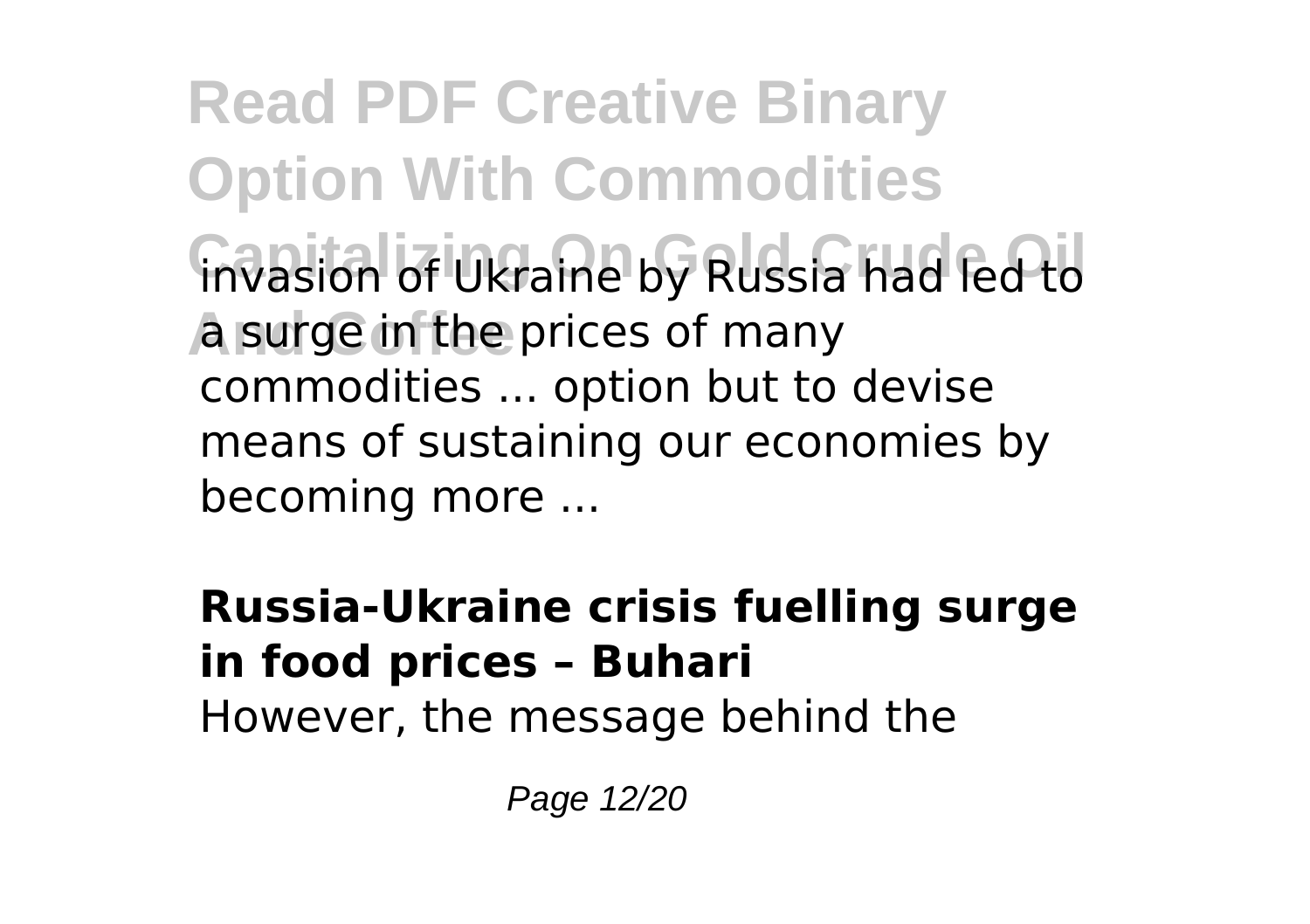**Read PDF Creative Binary Option With Commodities** project is to highlight the absurdity of l **And Coffee** defining gender by pants, colours, or indeed in a binary nature at all. [Robb] also helpfully points out that all humans ...

### **Animated Bathroom Sign**

magazine. Taking Eddie back was not an option for the TOWIE narrator, as she

Page 13/20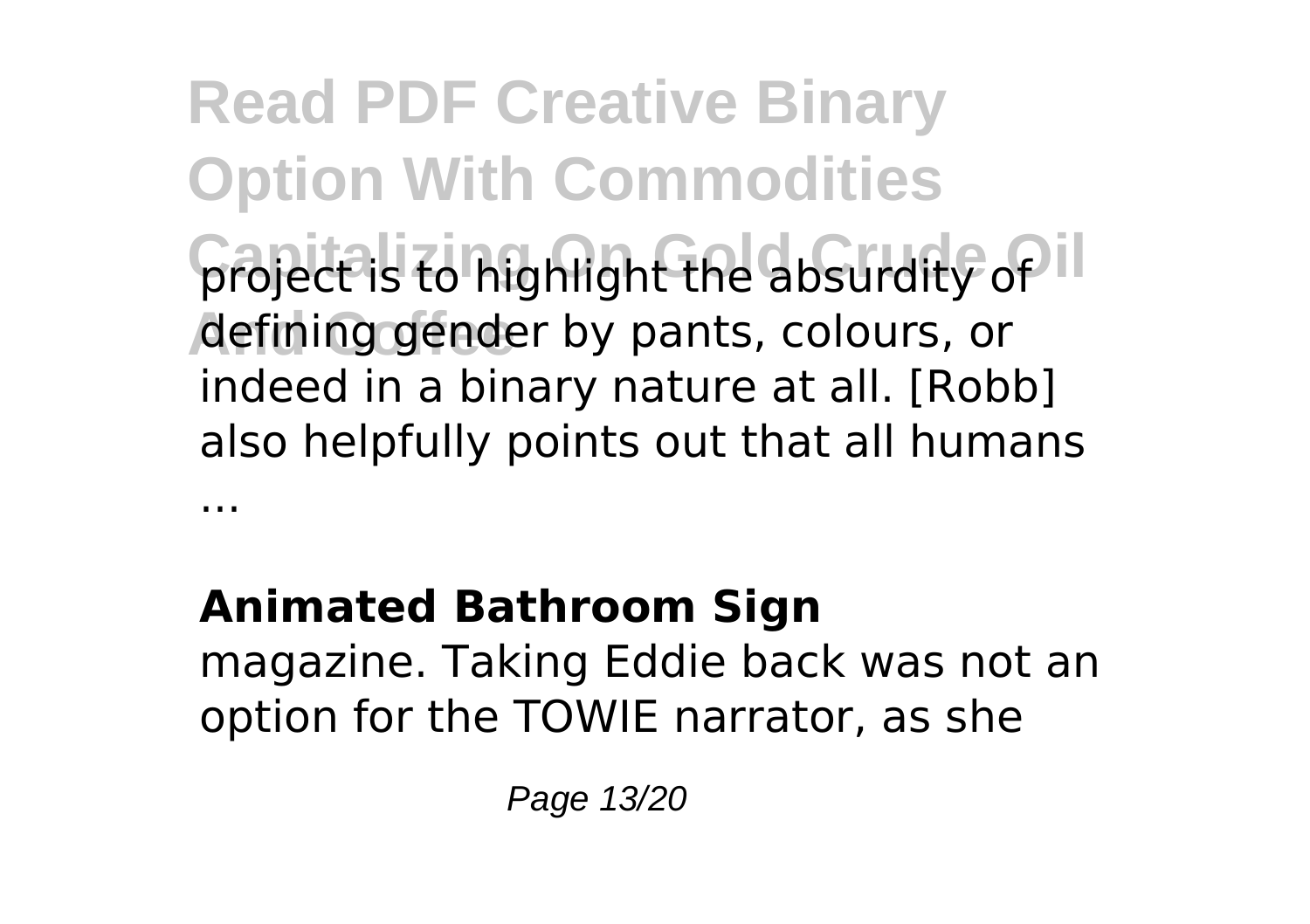**Read PDF Creative Binary Option With Commodities** Went on to explain. 'I've got too much<sup>11</sup> self respect and I just can't live that that. I felt like, in a few selfish ...

#### **Denise Van Outen watches James Argent perform with his band**

The pent-up products consist of bulky items such as furniture, that were a commodity during the pandemic ... is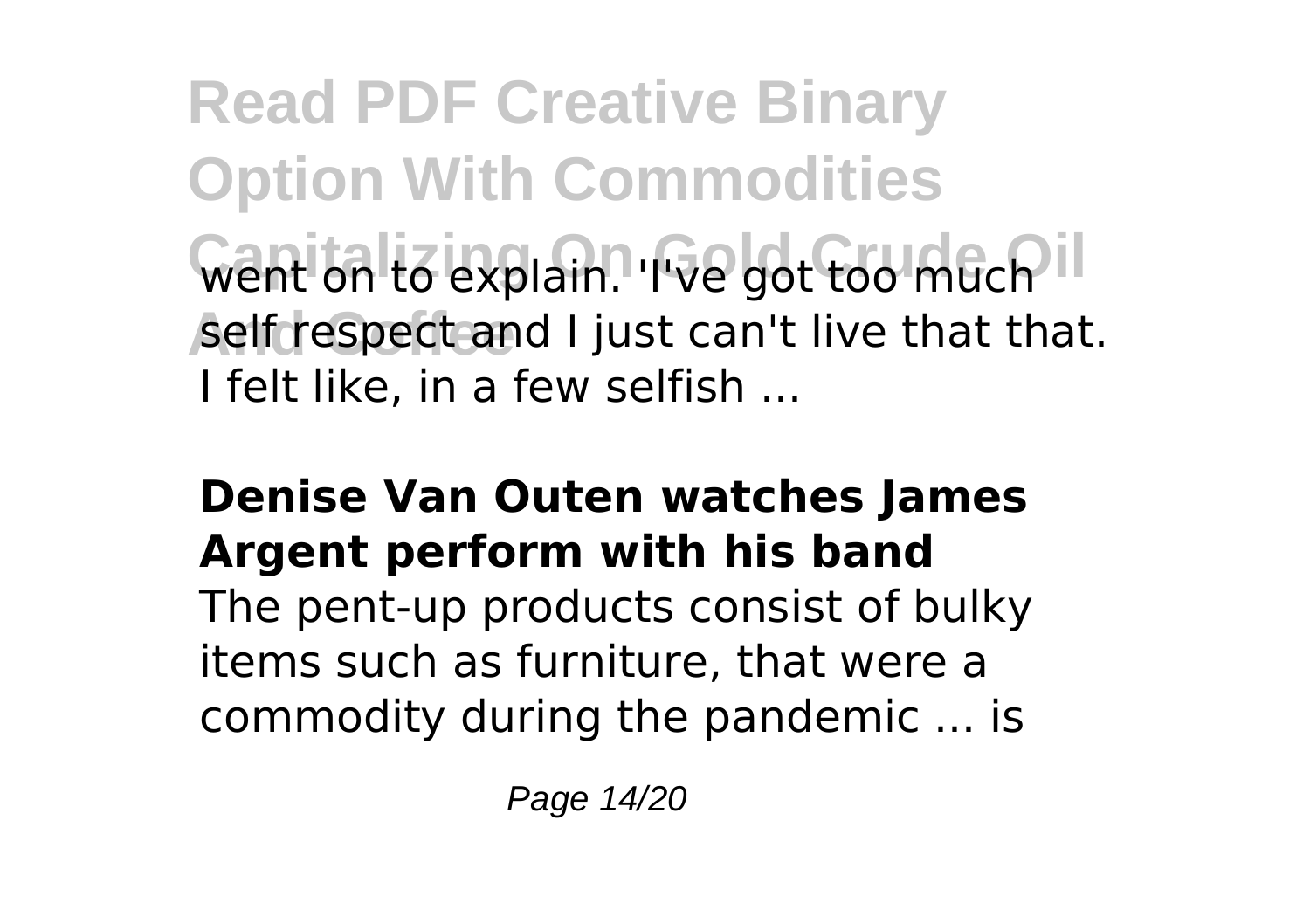**Read PDF Creative Binary Option With Commodities** not the only big-box option to report <sup>Oil</sup> **And Coffee** rapidly rising inventory levels this spring ...

**Target will SLASH prices on unwanted items headed for the clearance rack as it tries to get rid of \$15.1 billion in piled-up inventory: Shares slide 4% as**

Page 15/20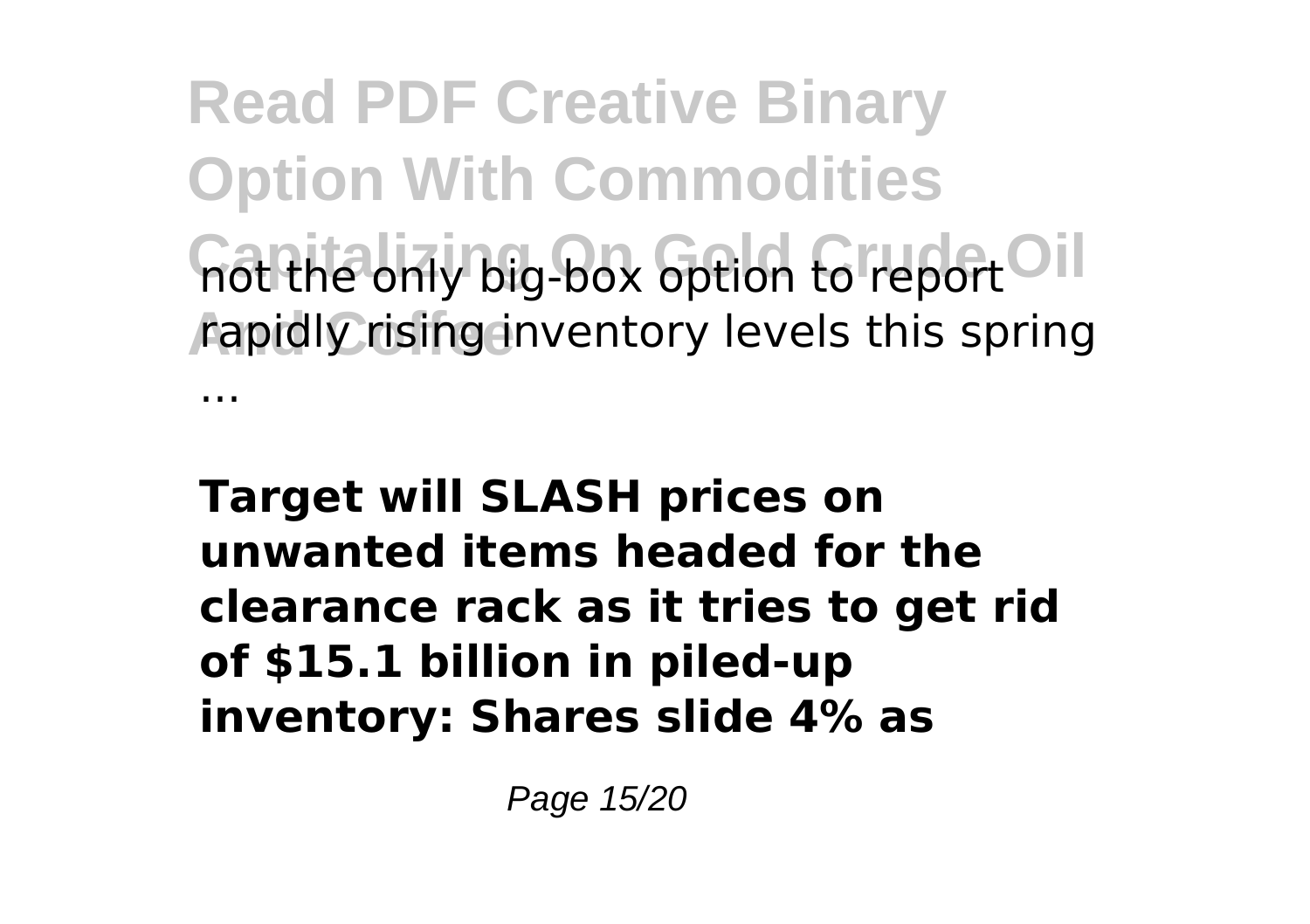**Read PDF Creative Binary Option With Commodities Finvestors are warned ...** Crude Oil **Created by AMC Networks Content** Room, the PSAs are part of the Ad Council's national She Can STEM campaign, which encourages girls, trans youth and non-binary youth around the country to get excited ...

### **AMC NETWORKS CONTENT ROOM**

Page 16/20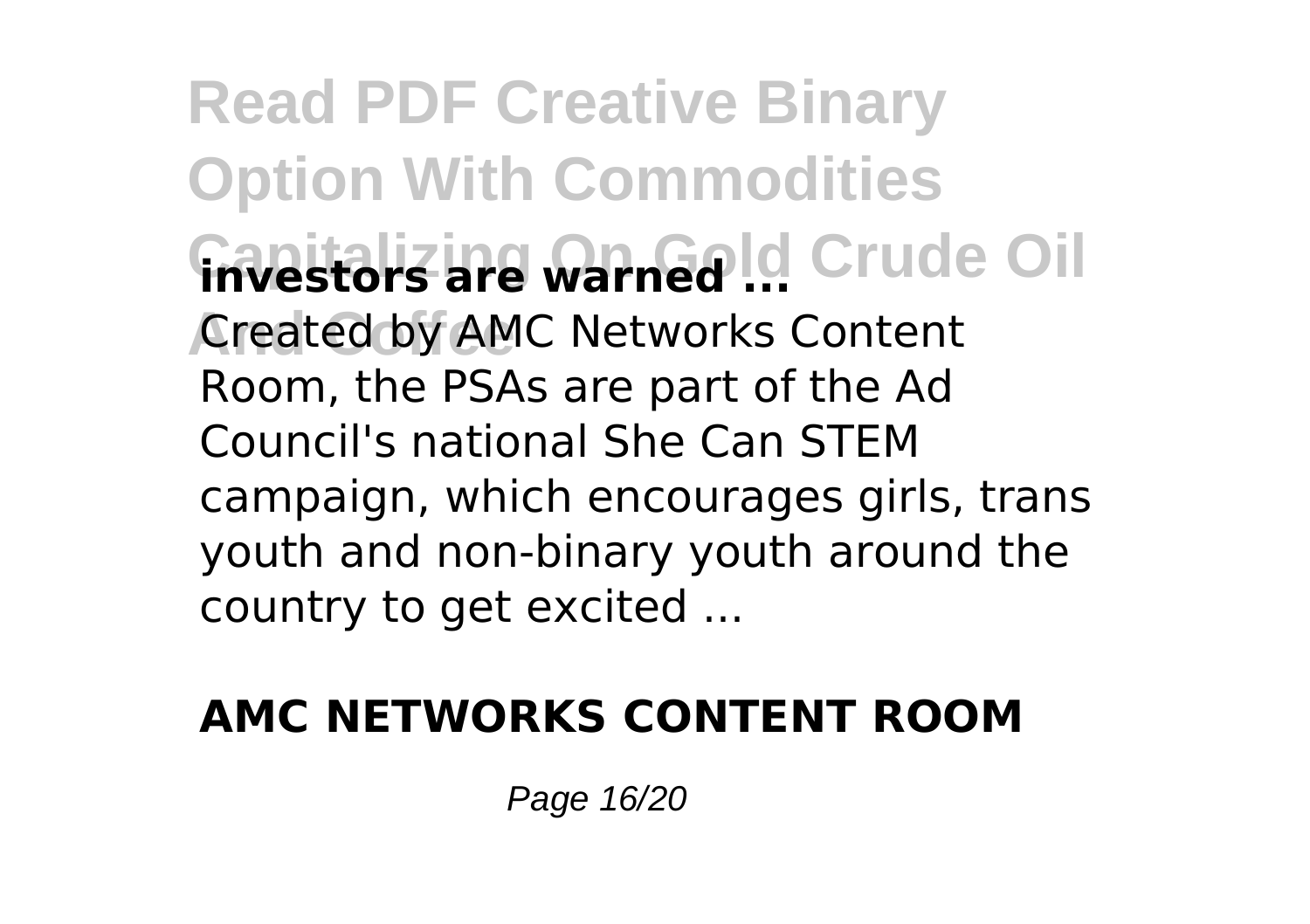### **Read PDF Creative Binary Option With Commodities TEAMS WITH THE AD COUNCIL TO** II **And Coffee EMPOWER GIRLS IN STEM FEATURING THE HIT SERIES "THE WALKING DEAD"**

Zuckerberg and her guests will also discuss topics surrounding the crypto universe for women and non-binary people ... a platform for elevating Web3 creative entrepreneurs, and groupHUG,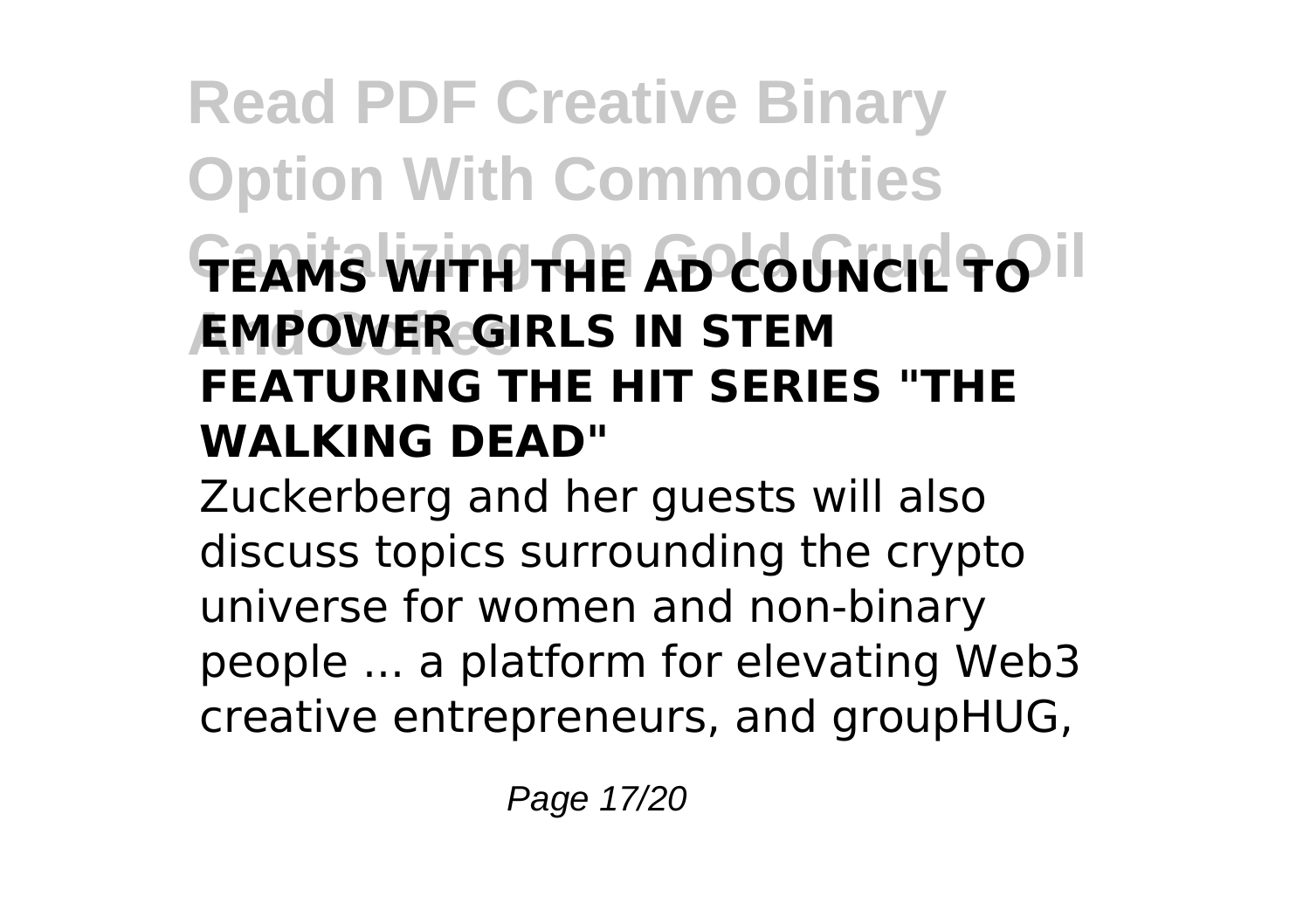## **Read PDF Creative Binary Option With Commodities Capitalizing On Gold Crude Oil And Coffee**

### **Randi Zuckerberg to Host New SiriusXM Podcast, "Crypto Café With Randi Zuckerberg"**

''We are, therefore, left with no option but to devise means of sustaining our economies by becoming more creative and evolving in finding other channels of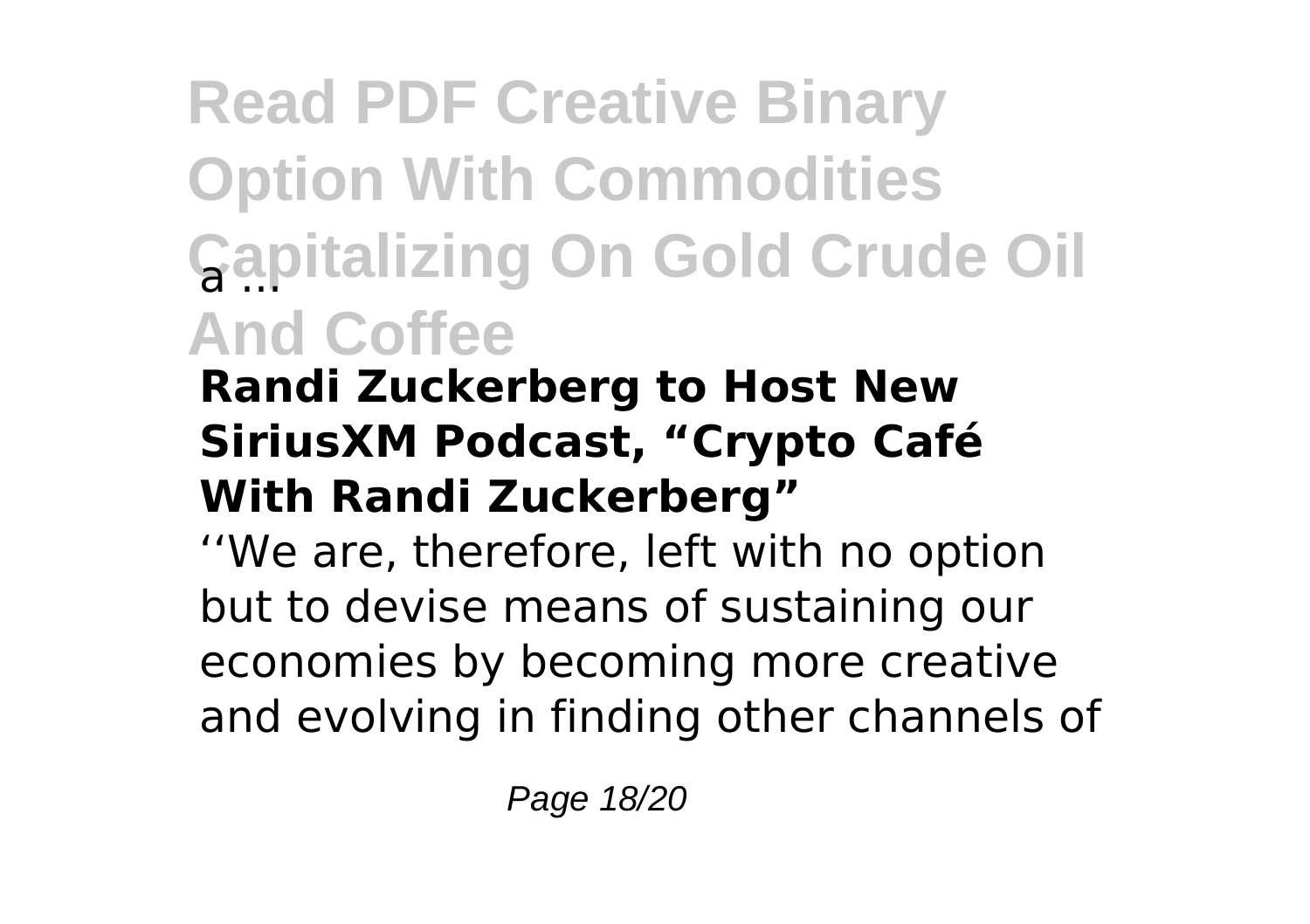**Read PDF Creative Binary Option With Commodities** demand and supply, in order to ... Oil **And Coffee**

### **Coups: Consider vulnerable citizens as you impose sanctions, Buhari urges ECOWAS leaders**

Characters include: "Students enrolled in the 6ix Academy are a new generation of mindful thinkers and progressive doers," said Rebecca Dileo, Creative

Page 19/20